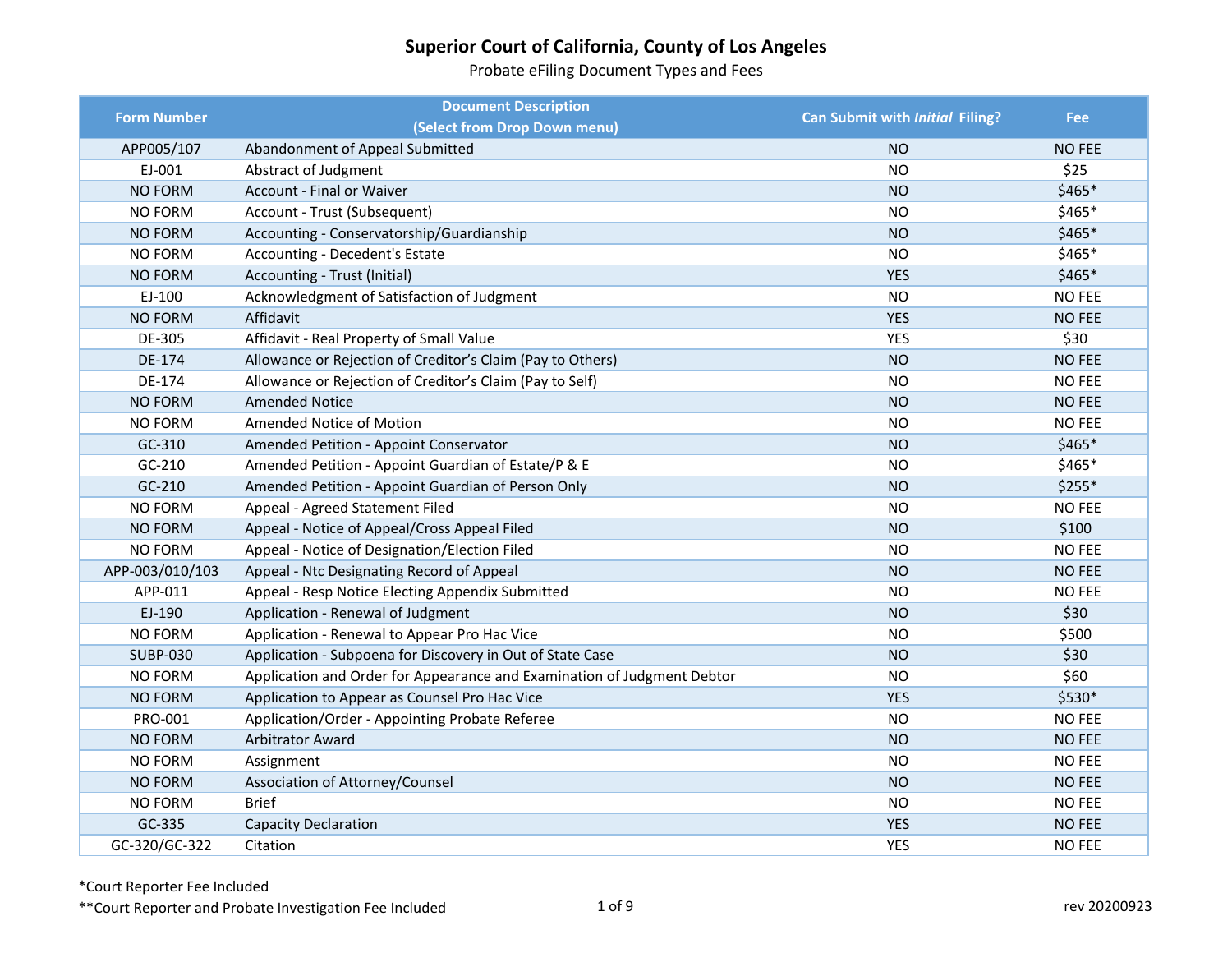Probate eFiling Document Types and Fees

| <b>Form Number</b> | <b>Document Description</b>                                              | Can Submit with Initial Filing? | <b>Fee</b>    |
|--------------------|--------------------------------------------------------------------------|---------------------------------|---------------|
|                    | (Select from Drop Down menu)                                             |                                 |               |
| LACIV-083          | Civil Deposit Slip                                                       | <b>NO</b>                       | <b>NO FEE</b> |
| <b>WG-006</b>      | Claim of Exemption                                                       | <b>NO</b>                       | <b>NO FEE</b> |
| <b>NO FORM</b>     | Condensed Narrative/Settled Statement on Appeal                          | <b>NO</b>                       | <b>NO FEE</b> |
| PRO-021            | <b>Confidential Bank Statements Received</b>                             | <b>NO</b>                       | <b>NO FEE</b> |
| $GC-212$           | <b>Confidential Screening Form</b>                                       | <b>YES</b>                      | <b>NO FEE</b> |
| DE-147S            | Confidential Supplement to Duties and Liabilities                        | <b>YES</b>                      | <b>NO FEE</b> |
| GC-312             | Confidential Supplemental Info Sheet                                     | <b>YES</b>                      | <b>NO FEE</b> |
| <b>NO FORM</b>     | Consent                                                                  | <b>YES</b>                      | <b>NO FEE</b> |
| $GC-211$           | Consent/Nomination/Waiver                                                | <b>NO</b>                       | <b>NO FEE</b> |
| GC-360             | Conservatorship Registration Cover Sheet/Non-Residence                   | <b>YES</b>                      | <b>NO FEE</b> |
| <b>DE172</b>       | Creditor's Claim                                                         | <b>NO</b>                       | <b>NO FEE</b> |
| MC-030             | Declaration                                                              | YES                             | <b>NO FEE</b> |
| FL-105 / GC-120    | Declaration - UCCJEA                                                     | <b>YES</b>                      | <b>NO FEE</b> |
| <b>NO FORM</b>     | Declaration of Due Diligent Search                                       | <b>NO</b>                       | <b>NO FEE</b> |
| <b>NO FORM</b>     | Declination to Act                                                       | <b>YES</b>                      | <b>NO FEE</b> |
| NO FORM            | Demurrer                                                                 | <b>NO</b>                       | \$60          |
| GC-355             | Determination of Conservatee's Appropriate Level of Care                 | <b>NO</b>                       | <b>NO FEE</b> |
| NO FORM            | Disclaimer                                                               | <b>NO</b>                       | <b>NO FEE</b> |
| DE-147             | <b>Duties and Liabilities</b>                                            | <b>YES</b>                      | <b>NO FEE</b> |
| GC-348             | <b>Duties of Conservator</b>                                             | <b>YES</b>                      | <b>NO FEE</b> |
| GC-248             | Duties of Guardian                                                       | <b>YES</b>                      | <b>NO FEE</b> |
| PRO-027            | Ex Parte - Application Nunc Pro Tunc Order                               | <b>NO</b>                       | \$60          |
| NO FORM            | Ex Parte - Opposition                                                    | <b>YES</b>                      | \$435         |
| <b>NO FORM</b>     | Ex Parte - Petition [GC 70657.5(a)(1)-(3), GC 70652(d)]                  | <b>YES</b>                      | \$200         |
| GC-111             | Ex Parte - Petition to Appoint Temporary Conservator                     | <b>YES</b>                      | \$60          |
| $GC-110$           | Ex Parte - Petition to Appoint Temporary Guardian                        | <b>YES</b>                      | \$60          |
| <b>NO FORM</b>     | Ex Parte - Request for Certified Copy of Safekeeping Will                | <b>YES</b>                      | \$60          |
| <b>NO FORM</b>     | Ex Parte Application [GC70657, GC70617]                                  | <b>YES</b>                      | \$60          |
| <b>NO FORM</b>     | Ex Parte Application for Order Shortening Time                           | <b>YES</b>                      | \$60          |
| <b>NO FORM</b>     | Ex Parte Opposition [GC70653(f), GC70654(e), GC70657(e), GC 70658(c)(1)] | <b>NO</b>                       | <b>NO FEE</b> |
| <b>NO FORM</b>     | Ex Parte Opposition (Fee- First Document) [GC70657 (a)(1-3), GC70617(a)] | <b>YES</b>                      | \$60          |
| <b>NO FORM</b>     | Ex Parte Order                                                           | <b>YES</b>                      | <b>NO FEE</b> |
| <b>NO FORM</b>     | <b>Ex Parte Petition</b>                                                 | <b>YES</b>                      | \$435         |
| NO FORM            | <b>Exhibit List</b>                                                      | <b>YES</b>                      | <b>NO FEE</b> |

\*Court Reporter Fee Included

\*\*Court Reporter and Probate Investigation Fee Included 2 of 9 **2** and 2 of 9 rev 20200923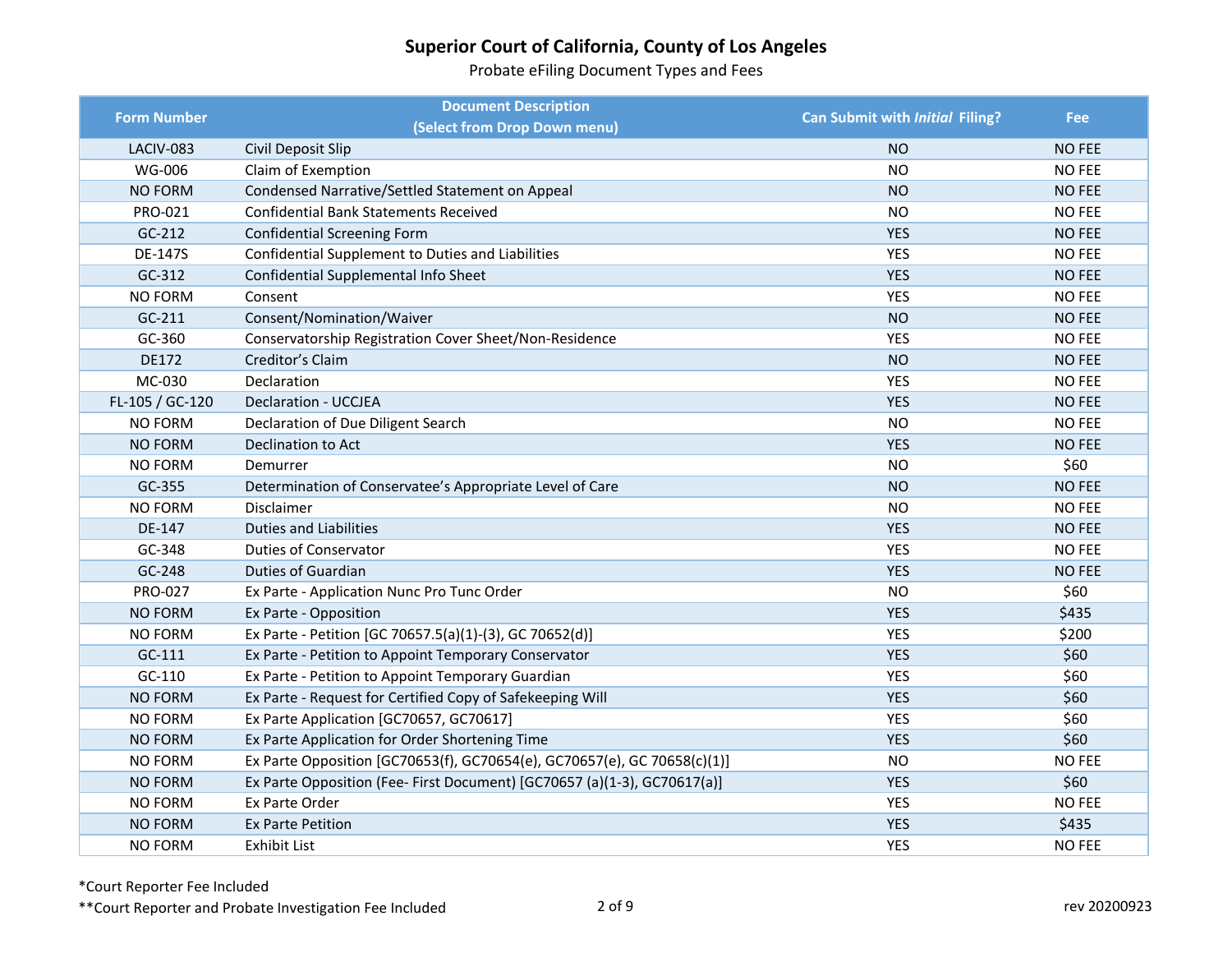Probate eFiling Document Types and Fees

| <b>Form Number</b> | <b>Document Description</b>                                  | Can Submit with Initial Filing? | <b>Fee</b>    |
|--------------------|--------------------------------------------------------------|---------------------------------|---------------|
|                    | (Select from Drop Down menu)                                 |                                 |               |
| <b>FW-006</b>      | Fee Waiver - Request - Hearing About Court Order Filed FW006 | <b>NO</b>                       | <b>NO FEE</b> |
| FW-002             | Fee Waiver - Request Waive Additional Court Fees Filed FW002 | <b>YES</b>                      | <b>NO FEE</b> |
| FW-003             | Fee Waiver FW003 -- Proposed Order                           | <b>YES</b>                      | <b>NO FEE</b> |
| FW-008             | Fee Waiver FW008 -- Proposed Order                           | <b>YES</b>                      | <b>NO FEE</b> |
| FW-012             | Fee Waiver FW012 -- Proposed Order                           | <b>YES</b>                      | <b>NO FEE</b> |
| <b>NO FORM</b>     | First Objection or Revocation of Probate of Will or Codicil  | <b>NO</b>                       | \$435         |
| <b>ICWA-030</b>    | ICWA - Notice of Child Custody Proceeding for Indian Child   | <b>YES</b>                      | <b>NO FEE</b> |
| <b>ICWA-020</b>    | ICWA - Parental Notification of Indian Status                | <b>YES</b>                      | <b>NO FEE</b> |
| <b>NO FORM</b>     | <b>Inheritance Tax Report</b>                                | <b>YES</b>                      | <b>NO FEE</b> |
| DE-160 / GC040     | <b>Inventory and Appraisal</b>                               | <b>YES</b>                      | <b>NO FEE</b> |
| <b>NO FORM</b>     | Joinder                                                      | <b>YES</b>                      | <b>NO FEE</b> |
| MC-012             | Memorandum of Costs                                          | <b>NO</b>                       | <b>NO FEE</b> |
| <b>NO FORM</b>     | Memorandum of Points and Authorities                         | <b>YES</b>                      | <b>NO FEE</b> |
| <b>NO FORM</b>     | <b>Miscellaneous Document</b>                                | <b>YES</b>                      | <b>NO FEE</b> |
| <b>NO FORM</b>     | Motion                                                       | <b>NO</b>                       | \$60          |
| <b>NO FORM</b>     | Motion - New Trial                                           | <b>NO</b>                       | \$60          |
| <b>NO FORM</b>     | Motion - Summary Judgment                                    | <b>NO</b>                       | \$500         |
| NO FORM            | Motion for Attorney Fees                                     | <b>NO</b>                       | \$60          |
| <b>NO FORM</b>     | Motion for Change of Venue                                   | <b>NO</b>                       | \$60          |
| <b>NO FORM</b>     | <b>Motion for Continuance</b>                                | <b>NO</b>                       | \$60          |
| <b>NO FORM</b>     | Motion for Joinder                                           | <b>NO</b>                       | \$60          |
| <b>NO FORM</b>     | Motion for Leave to Amend                                    | <b>NO</b>                       | \$60          |
| <b>NO FORM</b>     | Motion for Preference                                        | <b>NO</b>                       | \$60          |
| <b>NO FORM</b>     | Motion for Preliminary Injunction                            | <b>NO</b>                       | \$60          |
| <b>NO FORM</b>     | Motion for Protective Order                                  | <b>YES</b>                      | \$60          |
| <b>NO FORM</b>     | Motion for Reconsideration                                   | <b>NO</b>                       | \$60          |
| <b>NO FORM</b>     | <b>Motion for Sanctions</b>                                  | <b>NO</b>                       | \$60          |
| <b>NO FORM</b>     | Motion in Limine                                             | <b>NO</b>                       | <b>NO FEE</b> |
| <b>NO FORM</b>     | Motion to Be Relieved as Counsel of Record                   | <b>NO</b>                       | \$60          |
| <b>NO FORM</b>     | Motion to Compel                                             | <b>NO</b>                       | \$60          |
| <b>NO FORM</b>     | Motion to Consolidate Cases                                  | <b>NO</b>                       | \$60          |
| <b>NO FORM</b>     | <b>Motion to Dismiss</b>                                     | <b>NO</b>                       | \$60          |
| <b>NO FORM</b>     | Motion to Disqualify Attorney of Record                      | <b>NO</b>                       | \$60          |
| <b>NO FORM</b>     | Motion to Quash                                              | <b>NO</b>                       | \$60          |

\*Court Reporter Fee Included

\*\*Court Reporter and Probate Investigation Fee Included 3 of 9 and 3 of 9 rev 20200923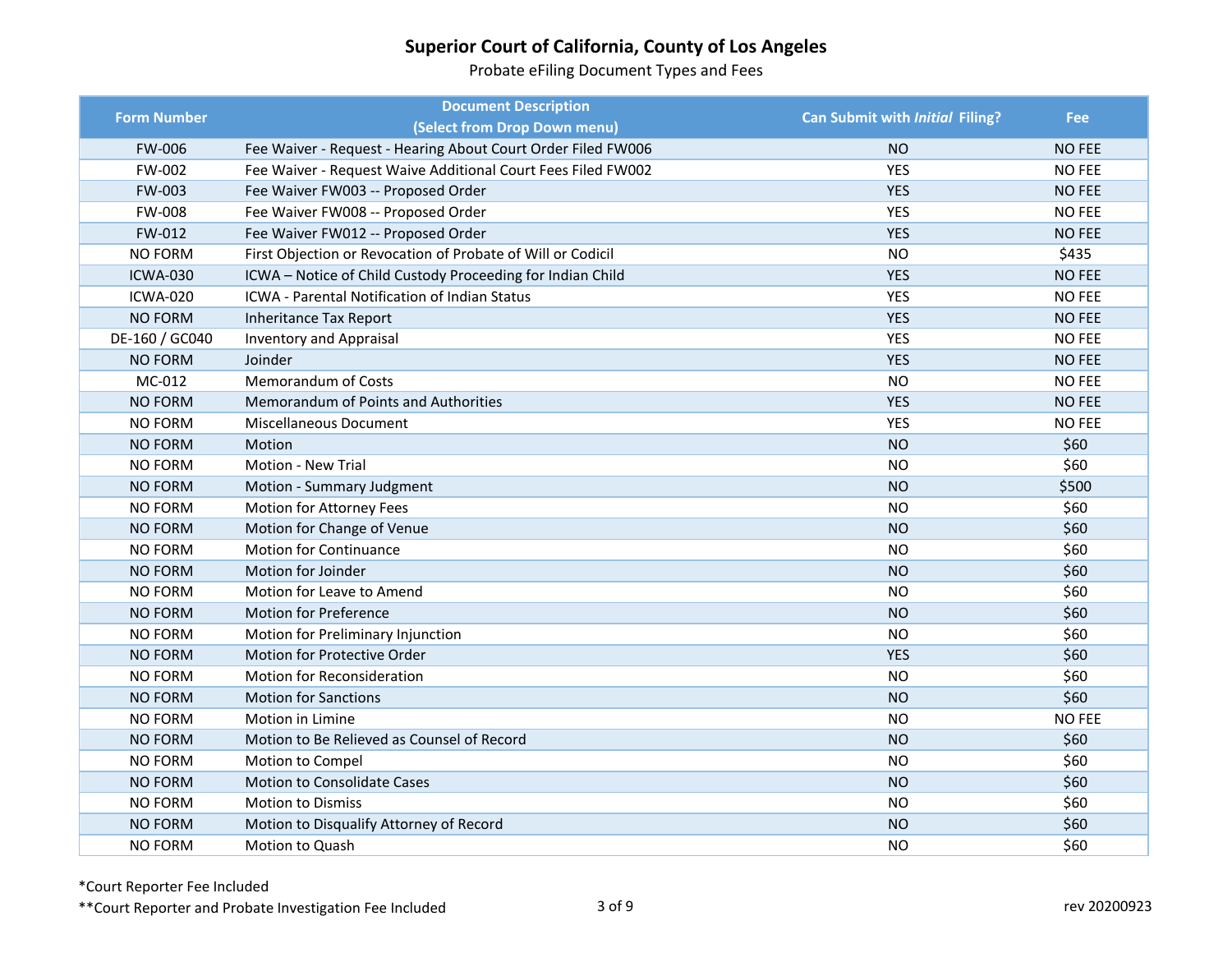Probate eFiling Document Types and Fees

| <b>Form Number</b> | <b>Document Description</b>                                   | Can Submit with Initial Filing? | <b>Fee</b>    |
|--------------------|---------------------------------------------------------------|---------------------------------|---------------|
|                    | (Select from Drop Down menu)                                  |                                 |               |
| <b>NO FORM</b>     | Motion to Seal                                                | <b>YES</b>                      | \$60          |
| <b>NO FORM</b>     | Motion to Set Aside                                           | <b>NO</b>                       | \$60          |
| <b>NO FORM</b>     | <b>Motion to Strike</b>                                       | <b>NO</b>                       | \$60          |
| <b>NO FORM</b>     | <b>Motion to Vacate</b>                                       | <b>NO</b>                       | \$60          |
| <b>NO FORM</b>     | Motion to Withdraw as Attorney of Record                      | <b>NO</b>                       | \$60          |
| NO FORM            | <b>MSC Statement/Brief</b>                                    | <b>NO</b>                       | <b>NO FEE</b> |
| NO FORM            | Nomination                                                    | <b>YES</b>                      | <b>NO FEE</b> |
| <b>NO FORM</b>     | <b>Notice</b>                                                 | <b>NO</b>                       | <b>NO FEE</b> |
| DE-157             | Notice - Administration to Creditors                          | <b>YES</b>                      | <b>NO FEE</b> |
| PRO-044            | Notice - Commencement of Court Supervised Trust               | <b>YES</b>                      | <b>NO FEE</b> |
| GC-341             | Notice - Conservatee's Rights                                 | <b>NO</b>                       | <b>NO FEE</b> |
| <b>CIV-020</b>     | Notice - Intent to Appear by Telephone                        | <b>YES</b>                      | <b>NO FEE</b> |
| <b>NO FORM</b>     | Notice - Intial Trust Filing & Notice to Creditors            | <b>YES</b>                      | \$435         |
| PRO-046            | Notice - Minor Attains Majority/Death of Minor                | <b>NO</b>                       | <b>NO FEE</b> |
| <b>NO FORM</b>     | Notice - Settlement Conference                                | <b>NO</b>                       | <b>NO FEE</b> |
| <b>NO FORM</b>     | Notice of Change of Firm Name/Address                         | NO.                             | <b>NO FEE</b> |
| <b>NO FORM</b>     | Notice of Continuance                                         | <b>NO</b>                       | <b>NO FEE</b> |
| PRO 015 & PRO 046  | Notice of Death                                               | <b>NO</b>                       | <b>NO FEE</b> |
| <b>CIV-120</b>     | Notice of Entry of Dismissal and Proof of Service             | <b>NO</b>                       | <b>NO FEE</b> |
| GC-042             | Notice of Filing Inventory/Appraisal & How to Object          | <b>NO</b>                       | <b>NO FEE</b> |
| <b>NO FORM</b>     | Notice of Hearing                                             | <b>YES</b>                      | <b>NO FEE</b> |
| GC-360             | Notice of Intent to Register Conservatorship                  | <b>YES</b>                      | <b>NO FEE</b> |
| NO FORM            | Notice of Intention to Move for New Trial                     | <b>NO</b>                       | \$435         |
| AT-180 / EJ-185    | Notice of Lien                                                | <b>NO</b>                       | <b>NO FEE</b> |
| <b>NO FORM</b>     | Notice of Lodging                                             | <b>YES</b>                      | <b>NO FEE</b> |
| DE-121             | Notice of Petition to Administer Estate                       | <b>NO</b>                       | <b>NO FEE</b> |
| DE-165             | Notice of Proposed Action                                     | <b>NO</b>                       | <b>NO FEE</b> |
| CM-015             | Notice of Related Case                                        | <b>NO</b>                       | <b>NO FEE</b> |
| <b>NO FORM</b>     | Notice of Ruling                                              | <b>NO</b>                       | <b>NO FEE</b> |
| FL-960             | Notice of Withdrawal of Attorney of Record                    | <b>NO</b>                       | <b>NO FEE</b> |
| FW-010             | Notice to Court of Improved Financial Situation or Settlement | <b>NO</b>                       | <b>NO FEE</b> |
| PRO-003            | Notification - Cons/Guard Address                             | <b>YES</b>                      | <b>NO FEE</b> |
| <b>ICWA-030</b>    | Ntc of Child Custody Proceeding Indian Child ICWA-030         | <b>YES</b>                      | <b>NO FEE</b> |
| ICWA-040           | Ntc of Designation of Tribal Rep/Ntc Of Intervention ICWA040  | <b>YES</b>                      | <b>NO FEE</b> |

\*Court Reporter Fee Included

\*\*Court Reporter and Probate Investigation Fee Included 4 of 9 and 4 of 9 rev 20200923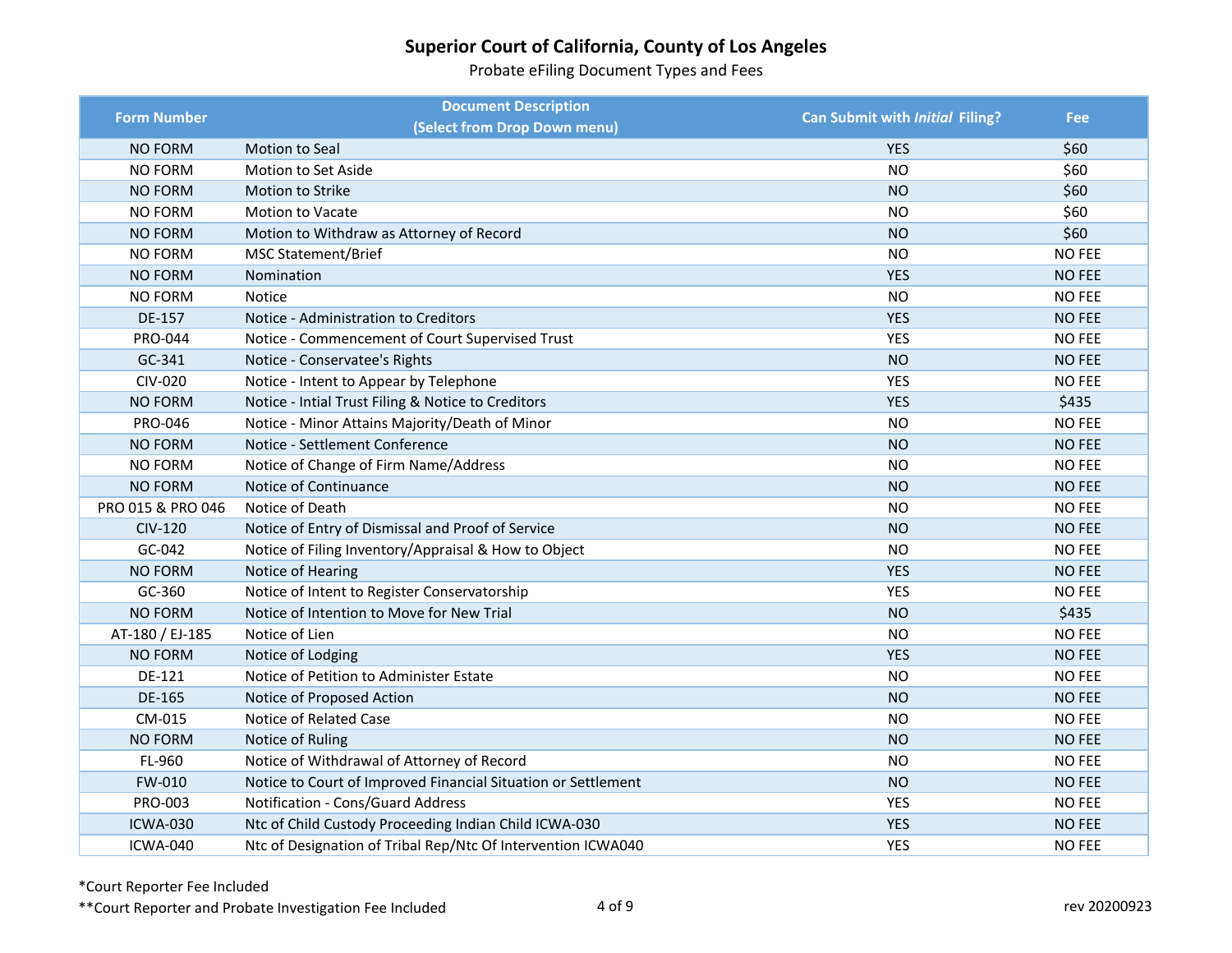Probate eFiling Document Types and Fees

| <b>Form Number</b> | <b>Document Description</b>                                    | Can Submit with Initial Filing? | Fee           |
|--------------------|----------------------------------------------------------------|---------------------------------|---------------|
|                    | (Select from Drop Down menu)                                   |                                 |               |
| <b>ICWA-050</b>    | Ntc of Pet & Pet to Transfer to Tribal Jurisdiction ICWA-050   | <b>NO</b>                       | <b>NO FEE</b> |
| <b>NO FORM</b>     | Objection [GC70653(f), GC70654(e), GC70657(e), GC 70658(c)(1)] | <b>NO</b>                       | <b>NO FEE</b> |
| <b>NO FORM</b>     | Objection [GC 70657.5(a)(1)-(3), GC 70652(d)]                  | <b>NO</b>                       | \$200         |
| NO FORM            | <b>Objection - Appoint Conservator</b>                         | <b>NO</b>                       | \$435         |
| <b>NO FORM</b>     | Objection - Appoint Guardian of Estate/P&E                     | <b>NO</b>                       | \$435         |
| <b>NO FORM</b>     | Objection - Appoint Guardian of Person Only                    | <b>NO</b>                       | \$225         |
|                    | Objection - Appoint Guardian of Person Only (No Fee)           |                                 |               |
| <b>NO FORM</b>     | Note: (No Fee if letters previously issued or filed by parent) | <b>NO</b>                       | <b>NO FEE</b> |
| <b>NO FORM</b>     | Objection - Appointment of Personal Representative             | <b>NO</b>                       | \$435         |
| <b>NO FORM</b>     | Objection - Inventory & Appraisal                              | <b>NO</b>                       | \$90*         |
| <b>NO FORM</b>     | Objection - Petition - Appoint A Temporary Conservator         | <b>NO</b>                       | \$60          |
| NO FORM            | Objection - Petition - Appoint A Temporary Guardian            | <b>NO</b>                       | \$60          |
| <b>NO FORM</b>     | Objection - Subsequent Petition Conservator/Guardianship       | <b>NO</b>                       | \$435         |
| <b>NO FORM</b>     | Objection - Subsequent Petition Decedent's Estate              | <b>NO</b>                       | \$435         |
| NO FORM            | Objection - Trust Petition                                     | <b>NO</b>                       | \$435         |
| <b>NO FORM</b>     | Objection to (Proposed) Order                                  | <b>NO</b>                       | <b>NO FEE</b> |
| NO FORM            | Opposition                                                     | <b>NO</b>                       | NO FEE        |
| MC-510             | Order - Media Request to Permit Coverage MC510                 | <b>YES</b>                      | <b>NO FEE</b> |
| <b>NO FORM</b>     | Petition - Acct or Order in Crt Created Trust (Initial)        | <b>YES</b>                      | \$230         |
| <b>NO FORM</b>     | Petition - Acct or Order in Crt Created Trust (Subsequent)     | <b>NO</b>                       | \$230         |
| NO FORM            | Petition - Advance Healthcare Directive (Initial)              | <b>YES</b>                      | \$435         |
| <b>NO FORM</b>     | Petition - Allowance of Fees                                   | <b>NO</b>                       | \$465*        |
| GC-110             | Petition - Appoint a Temporary Conservator                     | <b>YES</b>                      | $90*$         |
| GC-310             | Petition - Appoint Conservator Estate Nom/Ap (Initial)         | <b>YES</b>                      | $$1,115**$    |
| GC-310             | Petition - Appoint Conservator of Estate (Competing)           | <b>NO</b>                       | $$1,115**$    |
| GC-310             | Petition - Appoint Conservator of Estate Nom/Ap (Subsequent)   | <b>NO</b>                       | $$1,115**$    |
| GC-310             | Petition - Appoint Conservator of P&E (Competing)              | <b>NO</b>                       | $$1,115**$    |
| GC-310             | Petition - Appoint Conservator of Person (Competing)           | <b>NO</b>                       | $$1,115**$    |
| GC-210             | Petition - Appoint Guardian of Estate (Competing)              | <b>NO</b>                       | $$465*$       |
| GC-210             | Petition - Appoint Guardian of P&E (Competing)                 | <b>NO</b>                       | \$965**       |
| $GC-210$           | Petition - Appoint Guardian of Person Only (Competing)         | <b>NO</b>                       | \$755**       |
| GC-310             | Petition - Appoint Ltd Conservator of Person/P&E (Competing)   | <b>NO</b>                       | $$1,115**$    |
| GC-310             | Petition - Appoint Ltd Conservator of Person/P&E (Initial)     | <b>YES</b>                      | $$1,115**$    |
| GC-310             | Petition - Appoint Ltd Conservator of Person/P&E(Subsequent)   | <b>NO</b>                       | $$1,115**$    |

\*Court Reporter Fee Included

\*\*Court Reporter and Probate Investigation Fee Included 5 of 9 rev 20200923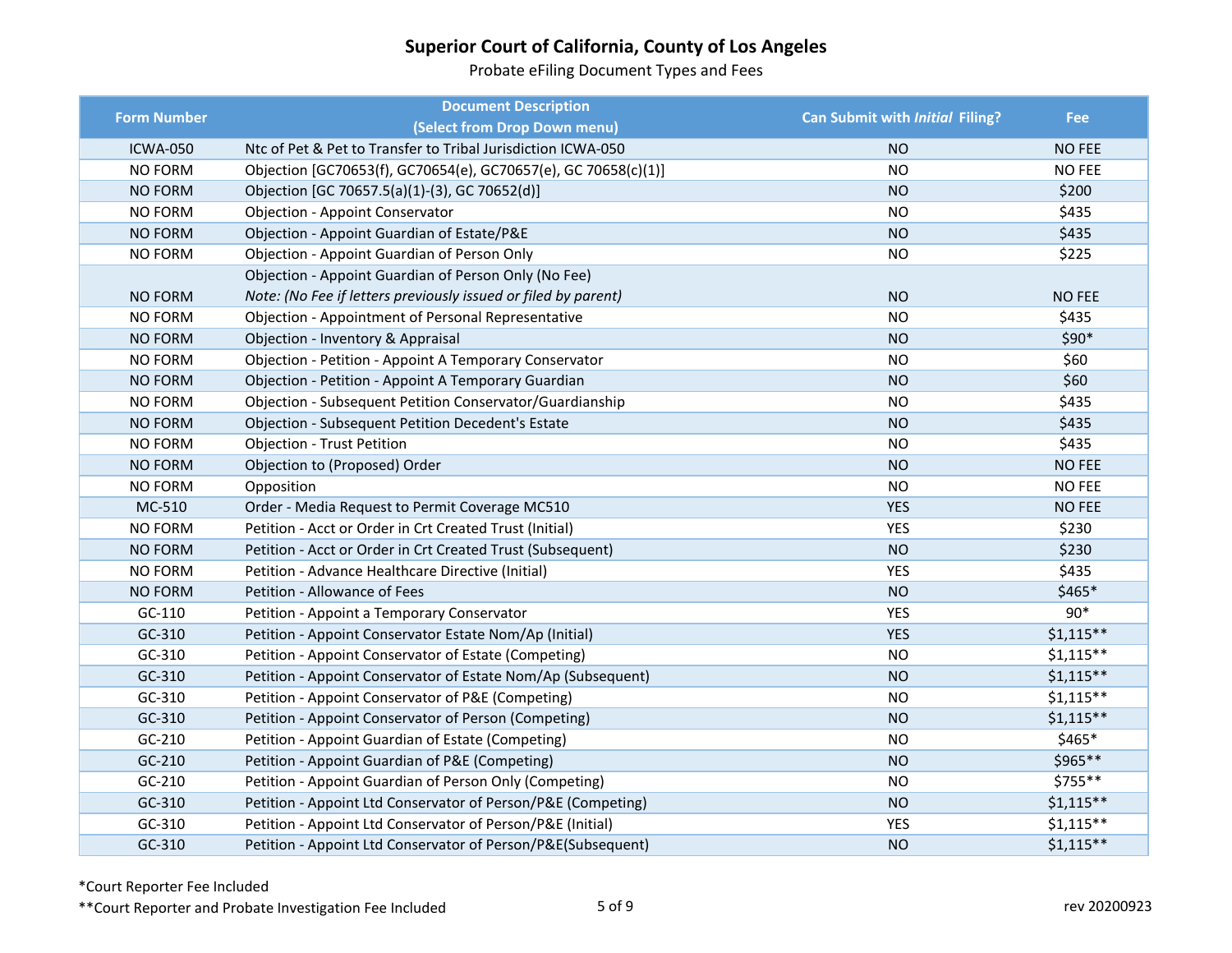Probate eFiling Document Types and Fees

| <b>Form Number</b> | <b>Document Description</b>                                               | Can Submit with Initial Filing? | <b>Fee</b>    |
|--------------------|---------------------------------------------------------------------------|---------------------------------|---------------|
|                    | (Select from Drop Down menu)                                              |                                 |               |
| <b>NO FORM</b>     | Petition - Appoint Successor Custodian/CUTMA (Initial)                    | <b>YES</b>                      | \$435         |
| DE350 / GC100      | Petition - Appointment of Guardian Ad Litem                               | <b>YES</b>                      | \$60          |
| <b>MC-350EX</b>    | Petition - Approve Minors Compromise (Expedited)                          | <b>YES</b>                      | \$435         |
| <b>MC-350EX</b>    | Petition - Approve Minors Compromise (Subsequent)                         | <b>NO</b>                       | \$465*        |
| <b>NO FORM</b>     | Petition - Authority                                                      | <b>YES</b>                      | \$465*        |
| <b>NO FORM</b>     | Petition - Authority (Conservatorship/Guardianship)                       | <b>NO</b>                       | \$30          |
| <b>NO FORM</b>     | Petition - Authority to Give Medical Consent w/o Consrvtrshp (Initial)    | <b>YES</b>                      | \$435         |
| <b>NO FORM</b>     | Petition - Authority to Give Medical Consent w/o Consrvtrshp (Subsequent) | <b>NO</b>                       | \$435         |
| <b>NO FORM</b>     | Petition - Authority to Revoke a Power of Attorney                        | <b>YES</b>                      | \$465*        |
| <b>NO FORM</b>     | Petition - Compel                                                         | <b>NO</b>                       | \$465*        |
| <b>DE-111</b>      | Petition - Decedent's Estate (Subsequent)                                 | <b>NO</b>                       | \$230*        |
| <b>NO FORM</b>     | Petition - Determine Ownership (850 Probate Code)                         | <b>YES</b>                      | \$465*        |
| MC-361             | Petition - Establish Fact of Birth (initial)                              | <b>YES</b>                      | $$255*$       |
| MC-361             | Petition - Establish Fact of Birth (subsequent)                           | <b>NO</b>                       | $$255*$       |
| MC-360             | Petition - Establish Fact of Death (initial)                              | <b>YES</b>                      | $$255*$       |
| MC-360             | Petition - Establish Fact of Death (subsequent)                           | <b>NO</b>                       | $$255*$       |
| MC-362             | Petition - Establish Fact of Marriage (initial)                           | <b>YES</b>                      | $$255*$       |
| MC-362             | Petition - Establish Fact of Marriage (subsequent)                        | <b>NO</b>                       | \$255*        |
| GC-085             | Petition - Fix Out of State Residence                                     | <b>NO</b>                       | $$465*$       |
| GC-210             | Petition - Guardianship - No Fee (Subsequent)                             | <b>NO</b>                       | <b>NO FEE</b> |
| NO FORM            | Petition - Order Affecting Legal Capacity of Conservatee                  | <b>NO</b>                       | \$465*        |
| <b>NO FORM</b>     | Petition - Order Setting Aside Estate of Small Value                      | <b>NO</b>                       | \$225         |
| DE-111             | Petition - Probate of Lost Will (Initial)                                 | <b>YES</b>                      | \$465*        |
| DE-111             | Petition - Probate of Lost Will (Subsequent)                              | <b>NO</b>                       | \$465*        |
| GC-361             | Petition - Register Out of State Conservatorship                          | <b>YES</b>                      | \$30          |
| PRO-017            | Petition - Release of Decedent's Remains                                  | <b>YES</b>                      | \$60          |
| <b>NO FORM</b>     | Petition - Removal of Personal Representative                             | <b>NO</b>                       | \$465*        |
| <b>NO FORM</b>     | Petition - Substituted Judgment                                           | <b>NO</b>                       | \$465*        |
| <b>NO FORM</b>     | Petition - Terminate Conservatorship                                      | <b>NO</b>                       | \$90*         |
| GC-255             | Petition - Terminate Guardianship of Estate/P&E                           | <b>NO</b>                       | \$90*         |
| GC-255             | Petition - Terminate Guardianship Person Only                             | <b>NO</b>                       | <b>NO FEE</b> |
| <b>PRO-054</b>     | <b>Petition - Terminate Proceedings</b>                                   | <b>NO</b>                       | $$230*$       |
| NO FORM            | Petition - Transaction Where Spouse Lacks Capacity (Initial)              | <b>YES</b>                      | \$435         |
| <b>NO FORM</b>     | Petition - Trust (Initial)                                                | <b>YES</b>                      | 465*          |

\*Court Reporter Fee Included

\*\*Court Reporter and Probate Investigation Fee Included 6 of 9 6 of 9 rev 20200923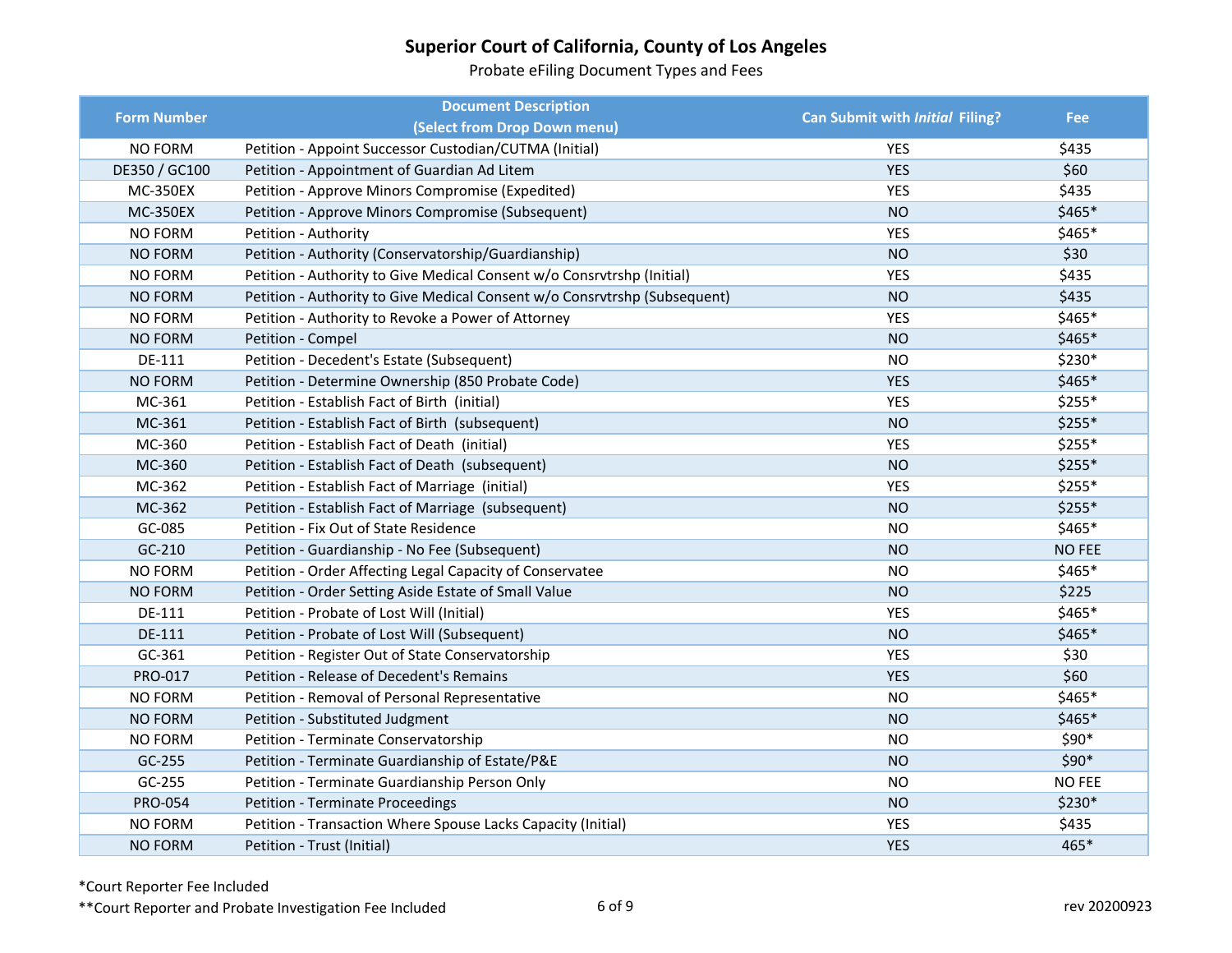Probate eFiling Document Types and Fees

| <b>Form Number</b> | <b>Document Description</b>                                                        | Can Submit with Initial Filing? | Fee           |
|--------------------|------------------------------------------------------------------------------------|---------------------------------|---------------|
|                    | (Select from Drop Down menu)                                                       |                                 |               |
| <b>NO FORM</b>     | Petition - Trust (Subsequent)                                                      | <b>YES</b>                      | \$465*        |
| NO FORM            | <b>Petition - Tuberculosis Matter</b>                                              | <b>YES</b>                      | \$435         |
| <b>NO FORM</b>     | Petition - Visitation                                                              | <b>NO</b>                       | <b>NO FEE</b> |
| GC-310             | Petition for Appointment of Conservator - Person & Estate (Initial)                | <b>YES</b>                      | $$1,115**$    |
| GC-310             | Petition for Appointment of Conservator - Person & Estate (Subsequent)             | <b>NO</b>                       | $$1,115**$    |
| GC-310             | Petition for Appointment of Conservator of the Estate (Initial)                    | <b>YES</b>                      | $$1,115**$    |
| GC-310             | Petition for Appointment of Conservator of the Estate (Subsequent)                 | <b>NO</b>                       | $$1,115**$    |
| GC-310             | Petition for Appointment of Conservator of the Person (Initial)                    | <b>YES</b>                      | $$1,115**$    |
| GC-310             | Petition for Appointment of Conservator of the Person (Subsequent)                 | <b>NO</b>                       | $$1,115**$    |
| GC-210             | Petition for Appointment of Guardian of Minor-Person & Estate (Initial)            | <b>YES</b>                      | \$965**       |
| GC-210             | Petition for Appointment of Guardian of Minor-Person & Estate (Subsequent)         | <b>NO</b>                       | \$965**       |
| $GC-210$           | Petition for Appointment of Guardian of the Estate (Initial)                       | <b>YES</b>                      | $$465*$       |
| $GC-210$           | Petition for Appointment of Guardian of the Estate (Subsequent)                    | <b>NO</b>                       | \$465*        |
| $GC-210$           | Petition for Appointment of Guardian of the Person (Initial)                       | <b>YES</b>                      | \$755**       |
| $GC-210$           | Petition for Appointment of Guardian of the Person (Subsequent)                    | <b>YES</b>                      | \$755**       |
| GC110              | Petition for Appointment of Temporary Guardian                                     | <b>YES</b>                      | $$90*$        |
| DE-260/GC-060      | Petition for Confirmation of Sale of Real Property                                 | <b>NO</b>                       | $$465*$       |
| <b>NO FORM</b>     | Petition for Final Discharge                                                       | <b>NO</b>                       | <b>NO FEE</b> |
| DE-111             | Petition for Letters of Administration (Initial)                                   | <b>NO</b>                       | \$465*        |
| DE-111             | Petition for Letters of Administration (Subsequent)                                | <b>YES</b>                      | $$465*$       |
| DE-111             | Petition for Probate of Will (Initial)                                             | <b>NO</b>                       | \$465*        |
| DE-111             | Petition for Probate of Will (Subsequent)                                          | <b>YES</b>                      | $$465*$       |
| GC-220             | Petition for Special Immigrant Juvenile Findings                                   | <b>YES</b>                      | \$435         |
| DE-111             | Petition for Special Letters of Administration with General Powers (Initial)       | <b>NO</b>                       | \$435         |
| DE-111             | Petition for Special Letters of Administration with General Powers (Subsequent)    | <b>YES</b>                      | \$435         |
| DE-111             | Petition for Special Letters of Administration without General Powers (Initial)    | <b>NO</b>                       | \$200         |
| DE-111             | Petition for Special Letters of Administration without General Powers (Subsequent) | <b>YES</b>                      | \$200         |
| DE-221             | Petition for Spousal/Domestic Partnership Property (Initial)                       | <b>NO</b>                       | $$465*$       |
| DE-221             | Petition for Spousal/Domestic Partnership Property (No Fee)                        | <b>NO</b>                       | NO FEE        |
| <b>NO FORM</b>     | Petition-Removal                                                                   | <b>YES</b>                      | \$465*        |
| NO FORM            | Petition Summary Probate (Public Administrator)                                    | <b>YES</b>                      | \$205         |
| MC-350             | Petition to Approve Compromise of Claim (Initial)                                  | <b>YES</b>                      | \$465*        |
| <b>NO FORM</b>     | Petition to Determine Succession of Real Property (Initial)                        | <b>NO</b>                       | $$465*$       |
| <b>NO FORM</b>     | Petition to Determine Succession of Real Property (Subsequent)                     | <b>NO</b>                       | \$465*        |

\*Court Reporter Fee Included

\*\*Court Reporter and Probate Investigation Fee Included 7 of 9 7 and 30 and 30 and 30 and 30 and 30 and 30 and 30 and 30 and 30 and 30 and 30 and 30 and 30 and 30 and 30 and 30 and 30 and 30 and 30 and 30 and 30 and 30 and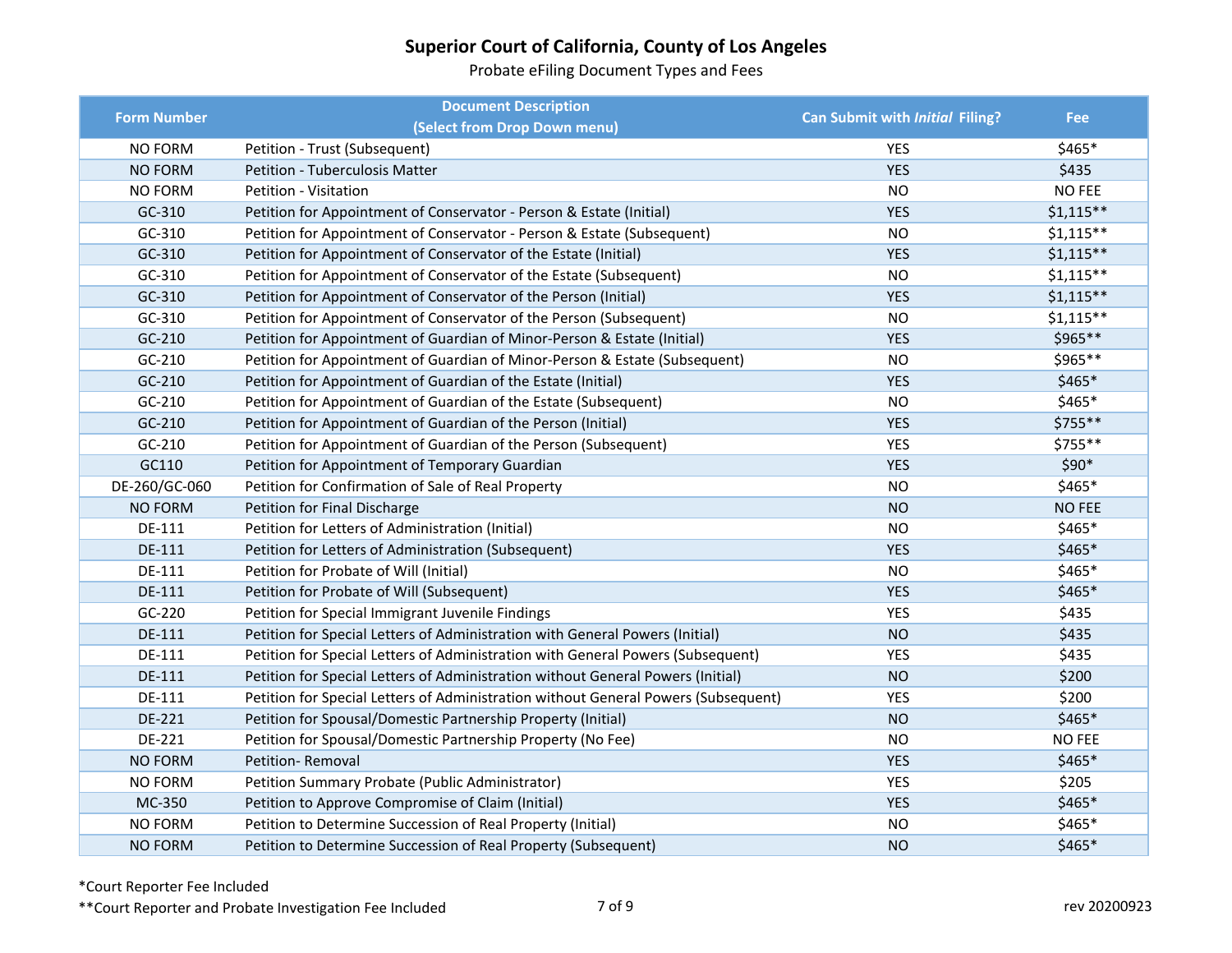Probate eFiling Document Types and Fees

| <b>Form Number</b> | <b>Document Description</b>                                          | Can Submit with Initial Filing? | <b>Fee</b>    |
|--------------------|----------------------------------------------------------------------|---------------------------------|---------------|
|                    | (Select from Drop Down menu)                                         |                                 |               |
| MC-357             | Petition to Withdraw Funds                                           | NO.                             | \$60          |
| GC-080             | Post-Move Notice of Change of Residence                              | <b>YES</b>                      | <b>NO FEE</b> |
| MC-700             | Prefiling Order-Vexatious Litigant                                   | <b>NO</b>                       | <b>NO FEE</b> |
| GC-079             | Pre-Move Notice of Proposed Change of Residence                      | <b>YES</b>                      | <b>NO FEE</b> |
| PRO-010 & PRO-037  | Probate Case Coversheet (Initial/Subsequent)                         | <b>NO</b>                       | <b>NO FEE</b> |
| <b>NO FORM</b>     | Proof - Mailing                                                      | <b>NO</b>                       | <b>NO FEE</b> |
| DE-135             | Proof of Holographic Instrument                                      | <b>NO</b>                       | <b>NO FEE</b> |
| <b>NO FORM</b>     | <b>Proof of Publication</b>                                          | <b>NO</b>                       | <b>NO FEE</b> |
| NO FORM            | Proof of Service                                                     | <b>NO</b>                       | <b>NO FEE</b> |
| DE-131             | Proof of Subscribing Witness                                         | <b>YES</b>                      | <b>NO FEE</b> |
| <b>NO FORM</b>     | Proposed Order                                                       | <b>NO</b>                       | <b>NO FEE</b> |
| <b>NO FORM</b>     | Receipt                                                              | <b>NO</b>                       | <b>NO FEE</b> |
| MC-356             | Receipt - Acknowledgment of Ord for Deposit in Blocked Acct.         | <b>NO</b>                       | <b>NO FEE</b> |
| <b>NO FORM</b>     | Reply                                                                | <b>NO</b>                       | <b>NO FEE</b> |
| NO FORM            | Report                                                               | <b>NO</b>                       | <b>NO FEE</b> |
| <b>NO FORM</b>     | Report - Court Appointed Counsel                                     | <b>YES</b>                      | <b>NO FEE</b> |
| NO FORM            | Request                                                              | <b>YES</b>                      | <b>NO FEE</b> |
| <b>NO FORM</b>     | Request - Initial Hearing District Court (No Fee)                    | <b>NO</b>                       | <b>NO FEE</b> |
| MC-500             | Request - Media to Photograph, Record or Broadcast MC500             | <b>NO</b>                       | <b>NO FEE</b> |
| DE-154 / GC-035    | Request - Special Notice (No Fee)                                    | <b>YES</b>                      | <b>NO FEE</b> |
| MC-410             | Request for Accommodations by Persons with Disabilities and Response | <b>NO</b>                       | <b>NO FEE</b> |
| CIV-110            | <b>Request for Dismissal</b>                                         | <b>NO</b>                       | <b>NO FEE</b> |
| CIV-100            | Request for Entry of Default or Default Judgment                     | <b>NO</b>                       | <b>NO FEE</b> |
| <b>NO FORM</b>     | <b>Request for Judicial Notice</b>                                   | <b>NO</b>                       | <b>NO FEE</b> |
| DE-154 / GC-035    | <b>Request for Special Notice</b>                                    | <b>YES</b>                      | \$40          |
| FW-001             | <b>Request to Waive Court Fees</b>                                   | <b>YES</b>                      | <b>NO FEE</b> |
| <b>NO FORM</b>     | Response                                                             | <b>NO</b>                       | <b>NO FEE</b> |
| <b>NO FORM</b>     | Service Only                                                         | <b>NO</b>                       | <b>NO FEE</b> |
| <b>NO FORM</b>     | Settlement Agreement                                                 | <b>NO</b>                       | <b>NO FEE</b> |
| <b>NO FORM</b>     | Statement                                                            | <b>YES</b>                      | <b>NO FEE</b> |
| ICWA-020           | Statement - ICWA-020                                                 | <b>NO</b>                       | <b>NO FEE</b> |
| PRO-039            | Status Report of Personal Representative                             | <b>NO</b>                       | $$230*$       |
| <b>NO FORM</b>     | Stipulation                                                          | <b>NO</b>                       | <b>NO FEE</b> |
| <b>NO FORM</b>     | <b>Stipulation and Order</b>                                         | <b>NO</b>                       | \$20          |

\*Court Reporter Fee Included

\*\*Court Reporter and Probate Investigation Fee Included 8 of 9 8 and 3 and 3 and 3 and 3 and 3 and 3 and 3 and 3 and 3 and 3 and 3 and 4 and 3 and 4 and 3 and 4 and 4 and 4 and 4 and 4 and 4 and 4 and 4 and 4 and 4 and 4 a